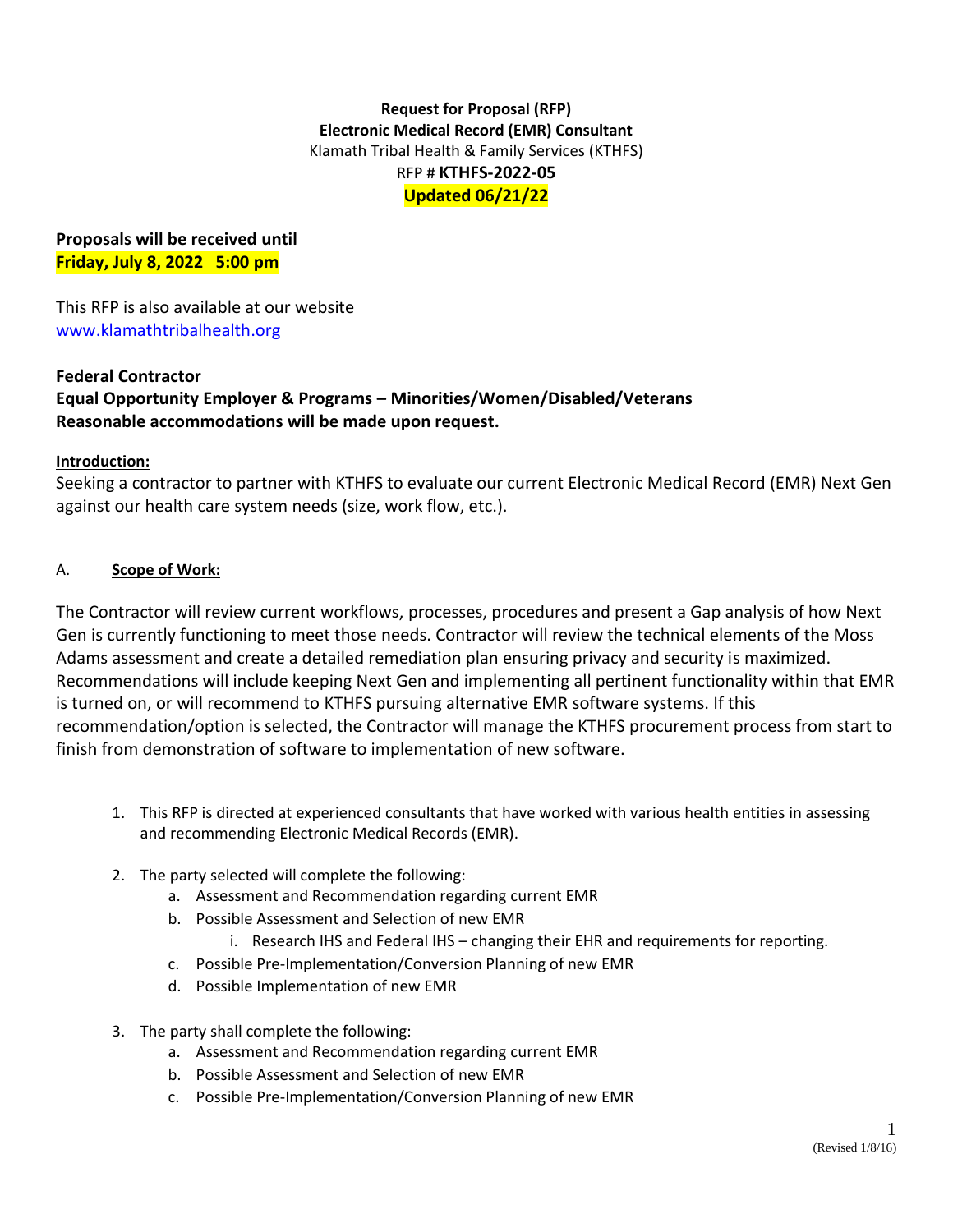- d. Possible Implementation of new EMR
- 4. Party will be responsible to use consultant and project management skills to provide a full report to the KTHFS Management
- 5. Party will be required to give their professional opinion and report any recommendation that may be helpful to KTHFS regarding Electronic Medical Records (EMR).
- 6. The party will be required to meet with one or more of the following:
	- a. Dental Staff
	- b. Medical Staff
	- c. Pharmacy Staff
	- d. PRC Staff
	- e. YFGC Staff
	- f. IST Staff
	- g. Designated Administration Management Team Members
- 7. The party must have 10 years of experience with Electronic Medical Records, HIPPA Security and Privacy, Business Analysis and Electronic Software systems.
- 8. The party must be bonded and insured.
- 9. The party must be willing to travel and perform work at the following:
	- a. KTHFS Wellness Clinic, 330 Chiloquin Blvd., Chiloquin, OR 97624
	- b. KTHFS Public Health Department, 204 Pioneer Street, Chiloquin, OR 97624
	- c. KTHFS Youth and Family Guidance Center, 202 Pioneer Street, Chiloquin, OR 97624
	- d. KTHFS Youth and Family Guidance Center, 635 Main Street, Klamath Falls, OR 97601
	- e. KTHFS Administration, 3949 S. 6<sup>th</sup> Street, Klamath Falls, OR 97603
	- f. KTHFS Wellness Clinic, 6000 New Way, Klamath Falls, OR 97601
- 10. The party must be willing to work with someone from the Administration, Medical, Dental, Pharmacy, Behavioral Health, Public Health, and Information Systems Technology Departments.
- 11. The proposal must show the total cost for labor, travel, supplies, and any other necessary cost to complete the project.
- 12. KTHFS would like the project to be completed by December 31, 2022; however, if the timeline is not feasible, the proposal must include the next earliest date to complete project.
- 13. The party must understand that this project is confidential and The Klamath Tribes privacy must be protected at all times during the project.
- 14. The Final Report is due in a timely manner.
- 15. The party must be respectful to Klamath Tribal Health & Family Services and their possessions at all times. The party is encouraged to ask questions at any time for clarification or ask for a meeting to clarify processes.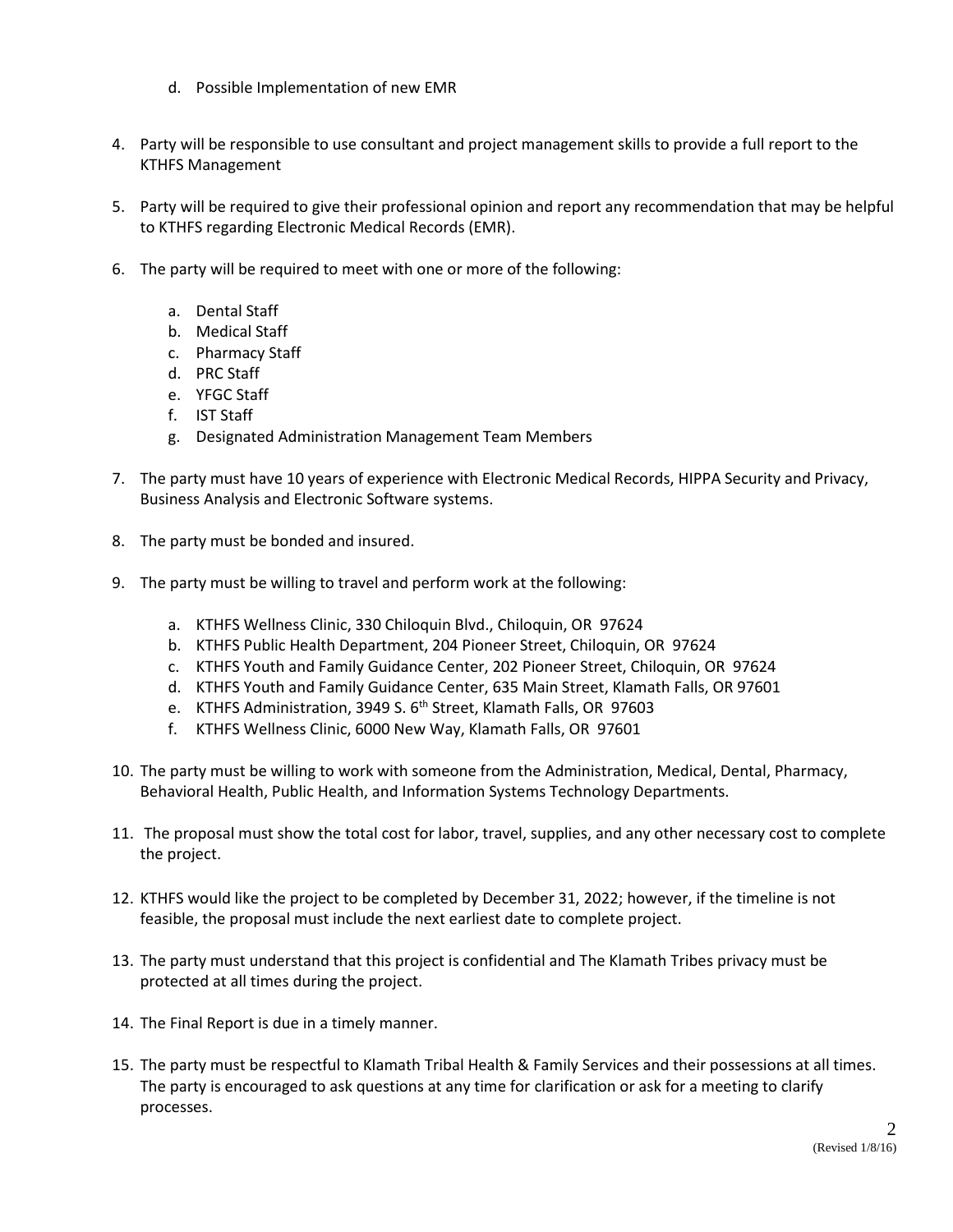## B. **Quality Requirements:**

Klamath Tribal Health & Family Services will award contracts to responsible prospective contractors who have the ability to perform successfully under the terms and conditions of the proposed contract. In determining the responsibility of a party, the Administration Department will consider such matters as the party's

- Integrity;
- Compliance with public policy;
- Record of past performance;
- Financial and technical resources

## Required

- 1. Must have minimum of 10 years work experience in related field of consulting, project management, Electronic Medical Records, HIPPA Security and Privacy, Business Analysis and Electronic Software systems.
- 2. Must provide resume or job qualification papers showing 10 years experience in field.
- 3. Must provide 3 references for the last 2 relevant jobs completed (Name and number).
- 4. Must provide proof of being bonded from a Guarantee or Surety Company acceptable to the U.S. Government and authorized to do business in the State of Oregon.
- 5. Must not be debarred or suspended from doing business with the federal government.

# Preferred or If Applicable

- 1. Provide Federal ID#, Social Security or TIN # and State Registry# or equivalent.
- 2. Provide certificate of insurance for general liability and automobile insurance. If selected, party will be required to provide information at time of contract signing.
- 3. Must provide proof to claim Indian preference (if applicable).
- 4. It is preferable if the party is registered with the System for Award Management (sam.gov).

## C. **Evaluation Factors and Scoring:**

- 1. Selection Procedures: Klamath Tribal Health & Family Services utilizes this formal advertising of Request for Proposals to award to the most highly rated proposal subject to negotiation of fair and equitable compensation. All timely responses to this RFP will be considered. Klamath Tribal Health & Family Services reserves the right to reject any and all proposals based on documented reasons including determining any or all proposals to be non-responsive.
- 2. Method of Review: Klamath Tribal Health & Family Services and its authorized representatives will review all proposals received and may contact the party to request further information. Klamath Tribal Health &Family Services may accept any given RFP as submitted or may negotiate with the party to establish terms most advantageous to the Tribes. The decision of Klamath Tribal Health & Family Services shall be final and not subject to appeal.
- 3. Method of Scoring: All proposals received on time will be evaluated and scored as follows:
	- a. (0-55 points) Proposal Preparation and Requirements. The RFP must fully demonstrate ability to carry out each requirement listed in Sections A-C.
	- b. (0-35 points) Cost: Cost will be determined by formula method.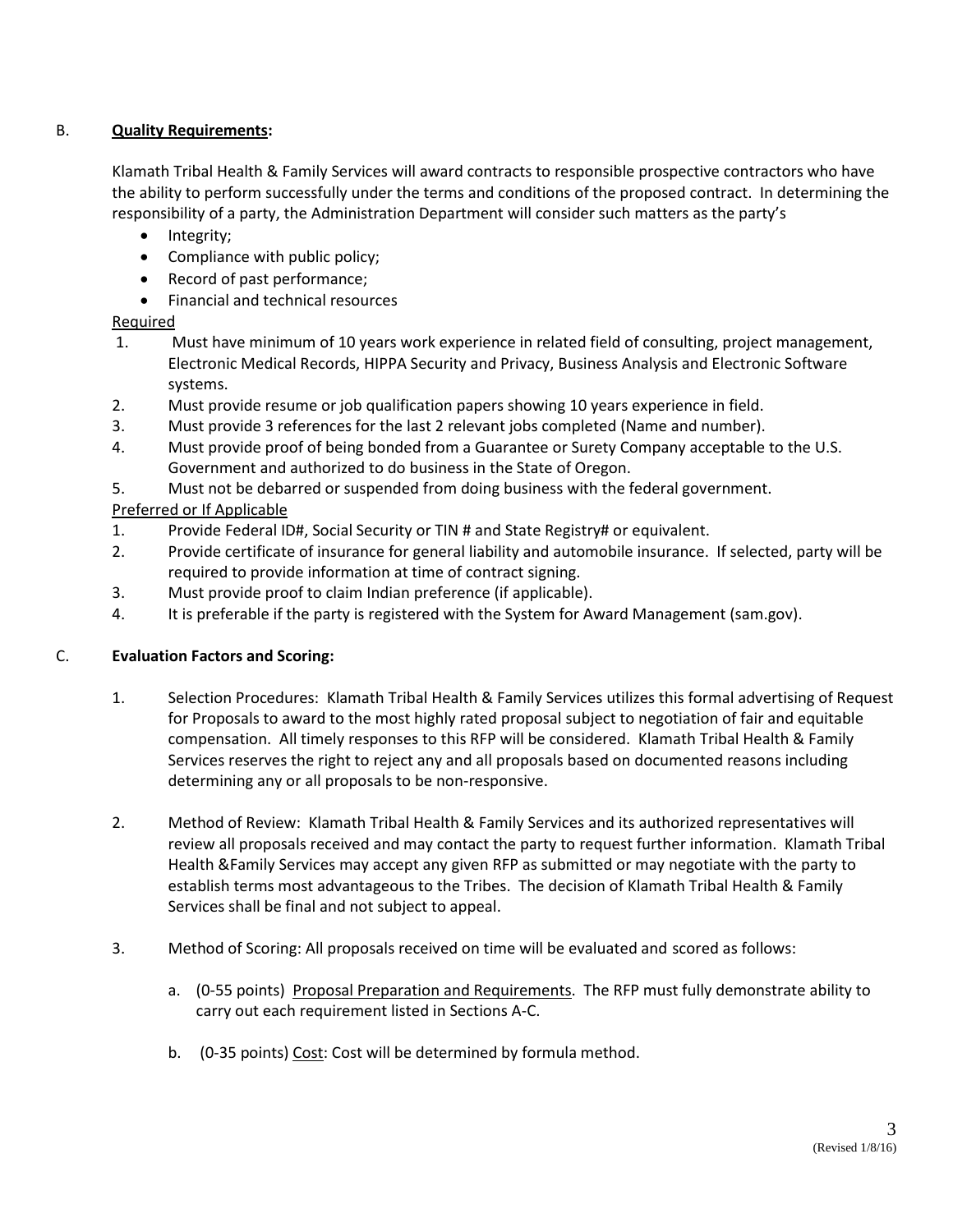- c. (0-10 points) References: A record of integrity, judgment, performance and timeliness in the execution of previous jobs will garner higher points.
- d. Indian preference: At minimum 15% of the evaluation points shall be granted to bidders who demonstrate entitlement to Indian Preference, which points shall not be available to non-Indian bidders when using Method #3 of the Klamath Tribes Procurement Policy.
- e. In the case of duplicate proposals the earliest postmarked envelope will be awarded unless otherwise advised in writing by the applicant that the later proposal is the appropriate one to review.

#### **100 TOTAL POINTS POSSIBLE** (without Indian Preference)

### D. **Instructions for Submitting Proposals:**

- 1. Return proposal in an envelope clearly marked according to the following instructions below. One original and two (2) copies must be submitted. Alternate proposals will not be accepted.
- 2. Sealed Bids can be submitted in person, through US Postal Service, or by ground delivery to:

Klamath Tribal Health & Family Services Administration Office **Attention: Rebecca Jackson, Executive Assistant** 3949 S. 6<sup>th</sup> Street Klamath Falls, OR 97603

- 3. Do not submit RFP by email or Fax.
- 4. On outside of sealed envelope write: **Electronic Medical Record (EMR) Consultant**
- 5. Questions on the RFP can be directed to Kimberly Kent, Administrative Officer, at (541) 882-1487 ext. 220 or email kimberly.kent@klamathtribalhealth.org
- 6. Schedule of RFP activities :
	- 05/19/22 Advertise RFP #KTHFS 2022-05
	- 05/24/22 Re-Advertise RFP #KTHFS 2022-05 due to email domain issues and Vendor mailings not received
	- 06/22/22 Re-Advertise RFP #KTHFS 2022-05 due to no submissions received.
	- 07/01/22 5 pm PST Deadline for questions regarding RFP.
	- 07/08/22 5 pm PST Closing Date for RFP to be submitted via method outlined above.
	- $\bullet$  07/14/22 2 pm -3:30 pm PST Opening and review of RFP's submitted on time.

### E. **Closing/Opening Date and Time and Method of Solicitation:**

1. Proposals will be accepted at the address above up to **5 p.m. on 07/08/2022**. All timely responses to this RFP will be considered. The Klamath Tribes reserve the right to reject any and all proposals including those proposals received after the closing date and time.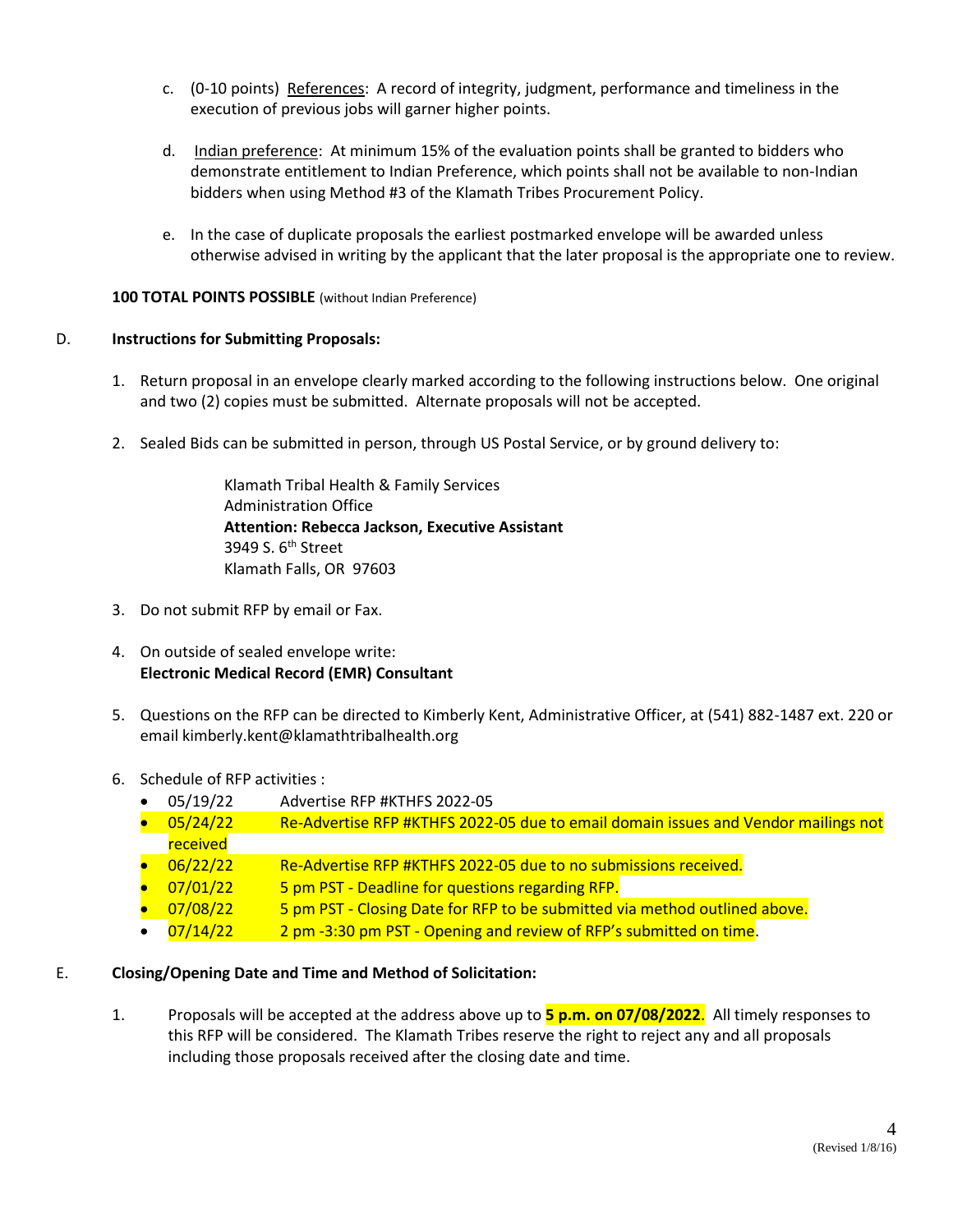- 2. Proposals will be opened at **2 pm PST on 07/14/2022** at the Klamath Tribal Health & Family Services Administration office, 3949 S. 6<sup>th</sup> Street, Klamath Falls, OR 97603.
- 3. This RFP has been published by:

| Publication in a Newspaper of general circulation                                         |
|-------------------------------------------------------------------------------------------|
| $\vert x \vert$ Direct solicitation of proposals from an adequate number of known sources |
| $x$   Klamathtribalhealth.org                                                             |

#### F. **Indian Preference:**

- 1. To the greatest extend feasible, preference and opportunities for training and employment shall be given to Indians, and preference in the award of contracts and subcontracts shall be given to Indian organizations and Indian-owned economic enterprises.
- 2. Certain federal laws allow for the application of a Tribal-specific preference, and where those laws apply the Tribes will provide preference for Klamath Tribal members or businesses owned by Klamath Tribal members.
- 3. Preference and opportunities for training and employment in connection with the administration of these activities shall be given to Indians and Alaskan Natives.
- 4. The Klamath Tribes Procurement Policy shall be followed for any individual/firm claiming Indian Preference.

### G. **Provisions:**

- 1. All contractors must observe the Klamath Tribes' Indian preference policy as set forth in the Klamath Tribes Procurement Policy.
- 2. The Klamath Tribes shall conduct all procurement transactions in a manner that provides fair and open competition.
- 3. The Klamath Tribes shall provide fair and equitable treatment for all persons or firms who are in the business of supplying goods and services.
- 4. The Klamath Tribes wish to assure that supplies, services, and construction are procured efficiently, effectively, and at the most favorable prices available.
- 5. The Klamath Tribes shall take reasonable affirmative steps to assure that DBE's, WBE's and MBE's are used when possible but without infringing on Indian preference where Indian preference is applicable.
- 6. The Klamath Tribes shall not use federal grantor funds to do business with any entity who is disbarred in accordance with the Federal Government Disbarment list.
- 7. Request for Proposals may be terminated by The Klamath Tribes' Administration at any time for cause.
- 8. Each party submitting a proposal is certifying that he/she has not colluded with any other person, firm or corporation in regard to securing the services being solicited.
- 9. No employee, officer, or agent of the Klamath Tribes may solicit or accept gratuities, favors, or anything of monetary value from contractors, potential contractors, or parties to subcontractors.
- 10. Negotiation: Provisions not addressed by this solicitation will be negotiated with the professional once a selection has been made.
- 11. Agreement: The selected professional will comply with Klamath Tribes Procurement Policies.